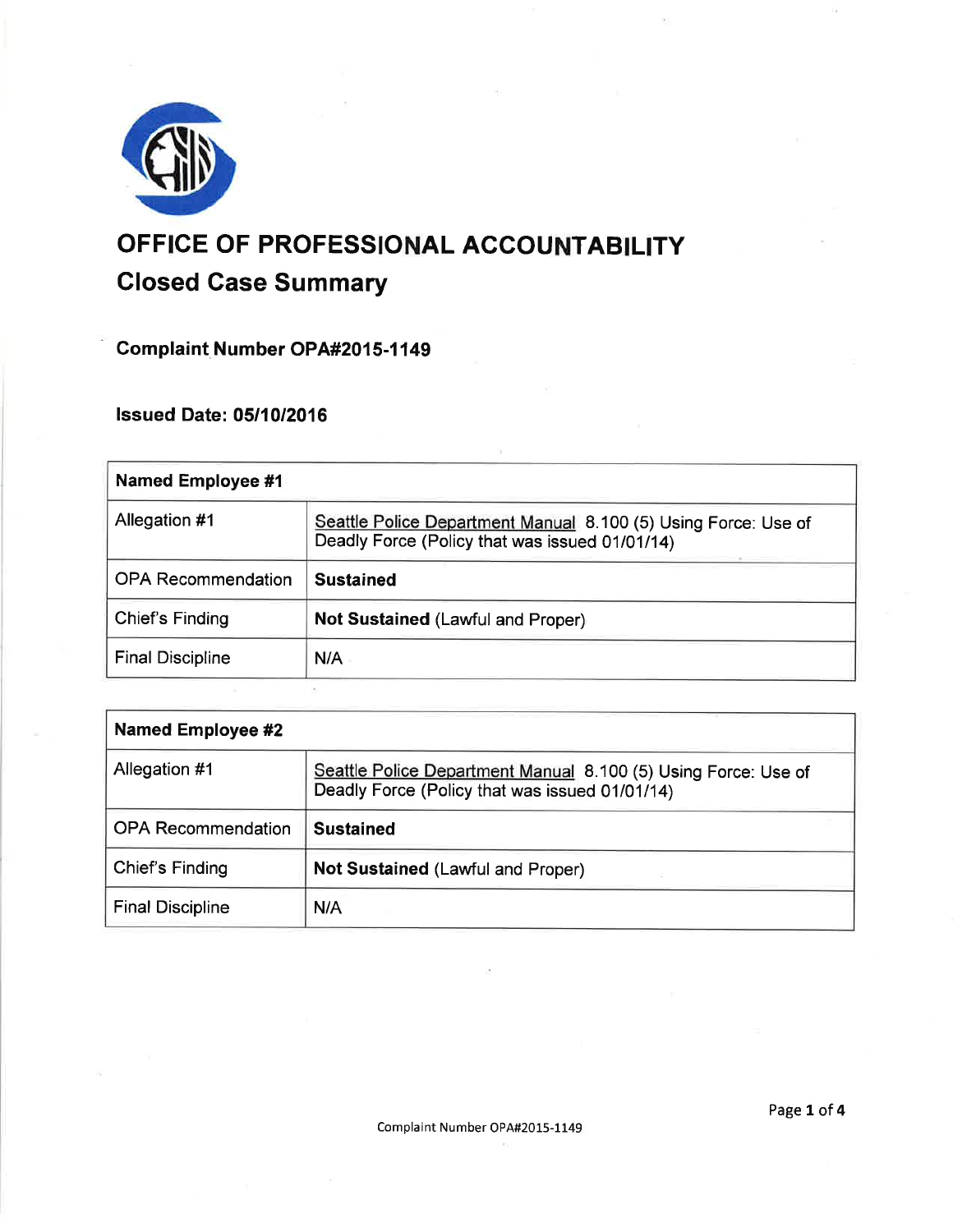| <b>Named Employee #3</b>  |                                                                                                                  |
|---------------------------|------------------------------------------------------------------------------------------------------------------|
| Allegation #1             | Seattle Police Department Manual 8.100 (5) Using Force: Use of<br>Deadly Force (Policy that was issued 01/01/14) |
| <b>OPA Recommendation</b> | <b>Sustained</b>                                                                                                 |
| Chief's Finding           | <b>Not Sustained (Lawful and Proper)</b>                                                                         |
| <b>Final Discipline</b>   | N/A                                                                                                              |

# INCIDENT SYNOPSIS

The Named Employees responded to a call to investigate a domestic violence (DV) disturbance. The 911 caller reported that her boyfriend was kicking in the front door. The Named Employees arrived and saw the man, the subject, at the front door. Named Employee #1 and #2 took the subject to the front of a patrol car. Named Employee #3 spoke first with the 911 caller and then with the subject. As Named Employee #3 walked toward the subject in front of the patrol car, multiple gunshots came from the east. Officers reported they heard bullets whizzing past their heads. Named Employee #1 and #2 pulled the subject to the ground. All three Named Employees took cover behind the patrol car. While the shots were coming towards the officers, a vehicle drove towards the patrol car and then stopped. All three Named Employees fired at this vehicle. The driver of the vehicle exited his car and yelled that there was a car behind him shooting at him. Officers ceased fire. Named Employee #1 informed Dispatch of the driver's statement that a different vehicle was firing the shots. The driver-side door was struck multiple times by the shots fired by the Named Employees. The Named Employees were aware that there was a threat of assault to officers on this particular night and that there already had been recent violent crimes in the area.

# **COMPLAINT**

The complainant, the Force Review Unit, alleged that the documentation provided by the Named Employees failed to adequately describe the threat the officers perceived that justified the use of deadly force.

# INVESTIGATION

The OPA investigation included the following actions

- 1. Review of the complaint memo
- 2. Review of ln-Car Videos (lCV)
- 3. Search for and review of all relevant records and other evidence
- 4. Review of the Force lnvestigation Team witness interviews
- 5. lnterviews of SPD employees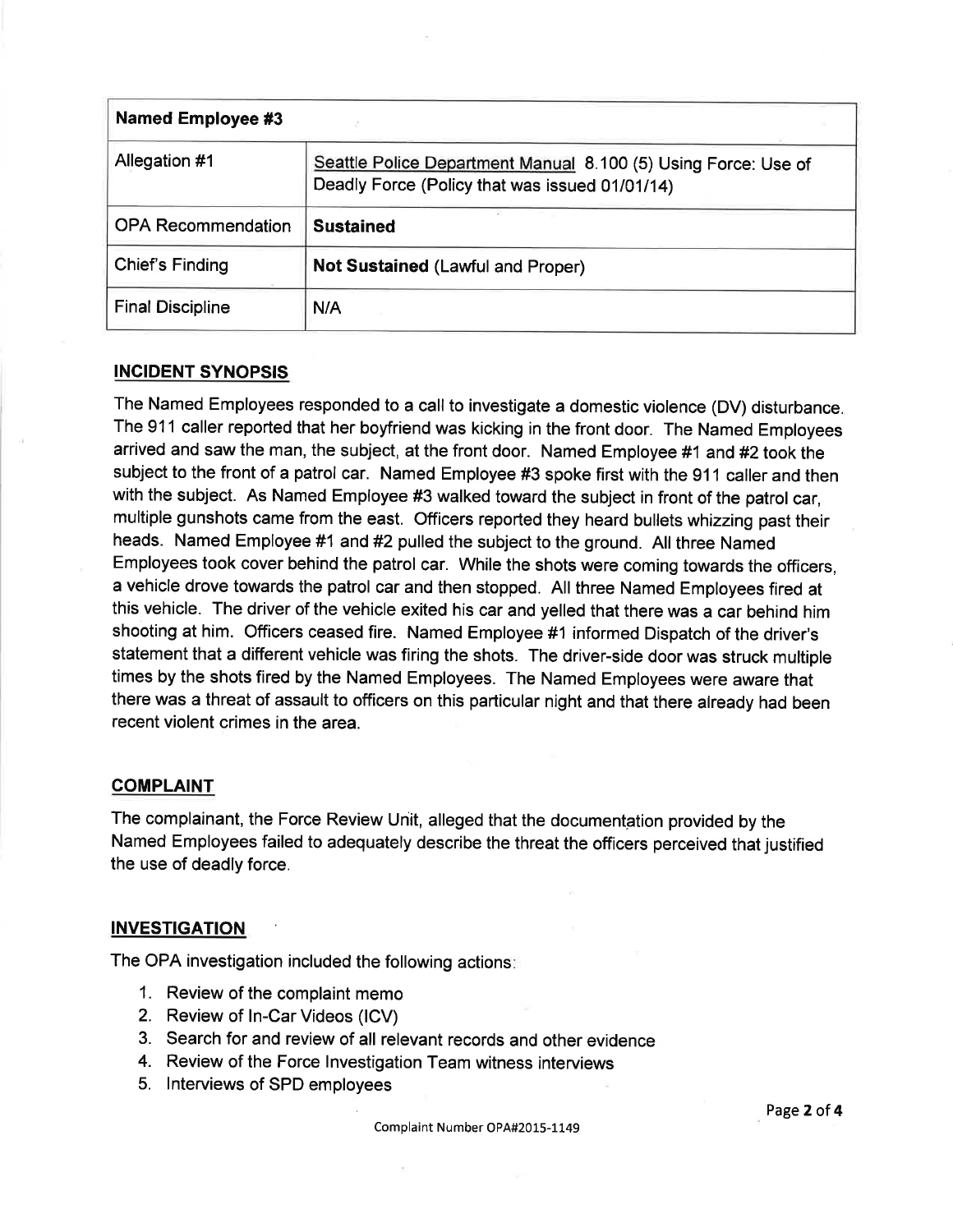# OPA ANALYSIS AND CONCLUSIONS

Deadly force may only be used in circumstances where threat of death or serious physical injury to the officer or others is imminent. For circumstances to be considered imminent, the policy imposes a three-pronged test: the suspect must (1) be acting or threatening to cause death or serious physical injury, (2) have the means or instrumentalities to do so, and (3) have the opportunity and ability necessary to cause death or serious physical injury. The evidence and testimony reviewed and collected in this investigation leave little doubt that all three Named Employees were reasonable in believing they and others were under imminent threat of death or serious physical injury. They heard gunshots and experienced the sensation of bullets passing close by. Under such circumstances, each officer was authorized under this policy to use deadly force against the person or persons who posed the threat and met the threepronged test articulated in the policy and summarized above.

Named Employee #1 testified that he perceived that the vehicle stopping behind the police car was the source of the shots being fired at him and the other officers. He stated he fired at the driver's side of the vehicle with the intention of striking its driver. Further, Named Employee #1 stated he could neither see the driver, nor any weapons in or associated with the vehicle, nor did he report seeing muzzle flashes or other signs that the person or persons firing at him were inside the vehicle. Given the totality of the circumstances known to Named Employee #1 at the time he did not have a reasonable basis to believe that any of those persons posed an imminent threat of death or serious physical injury.

Named Employee #2 testified that he saw a vehicle driving towards him and concluded that the people inside the vehicle had been the source of the earlier gunfire directed at him and that they were attempting to "ambush" him and his fellow officers. He believed that, if the vehicle was not immediately stopped, it would drive right up to the officers and place them in danger of being shot and killed. He saw the car after hearing the sound of the shots and observed that the car was coming from the same direction as the shots. Other than this, Named Employee #2 had insufficient factual basis to conclude that the driver or other occupants of the vehicle were acting or threatening to cause death or serious physical injury, or that they had the means or instrumentalities to do so.

Named Employee #3 testified that she looked and saw another car stopped in the street direcfly behind the police car. The headlights from both the police car and the car behind it were shining right at Named Employee #3. She said that she saw the driver's window of the other car was down and that the driver's hand was out of the window. Because she had just been shot at and the driver's hand was out of the window, Named Employee #3 concluded the driver of that vehicle had just shot at her and the other officers. She then fired two shots, aiming at the driver of the car. She did not report seeing any muzzle flash coming from the car, nor did she observe the driver shooting or holding a gun in his hand. Based on the totality of the circumstances known to Named Employee #3 at the time, she had insufficient factual basis to conclude that the driver or other occupants of the vehicle were acting or threatening to cause death or serious physical injury, or that they had the means or instrumentalities to do so.

Page 3 of 4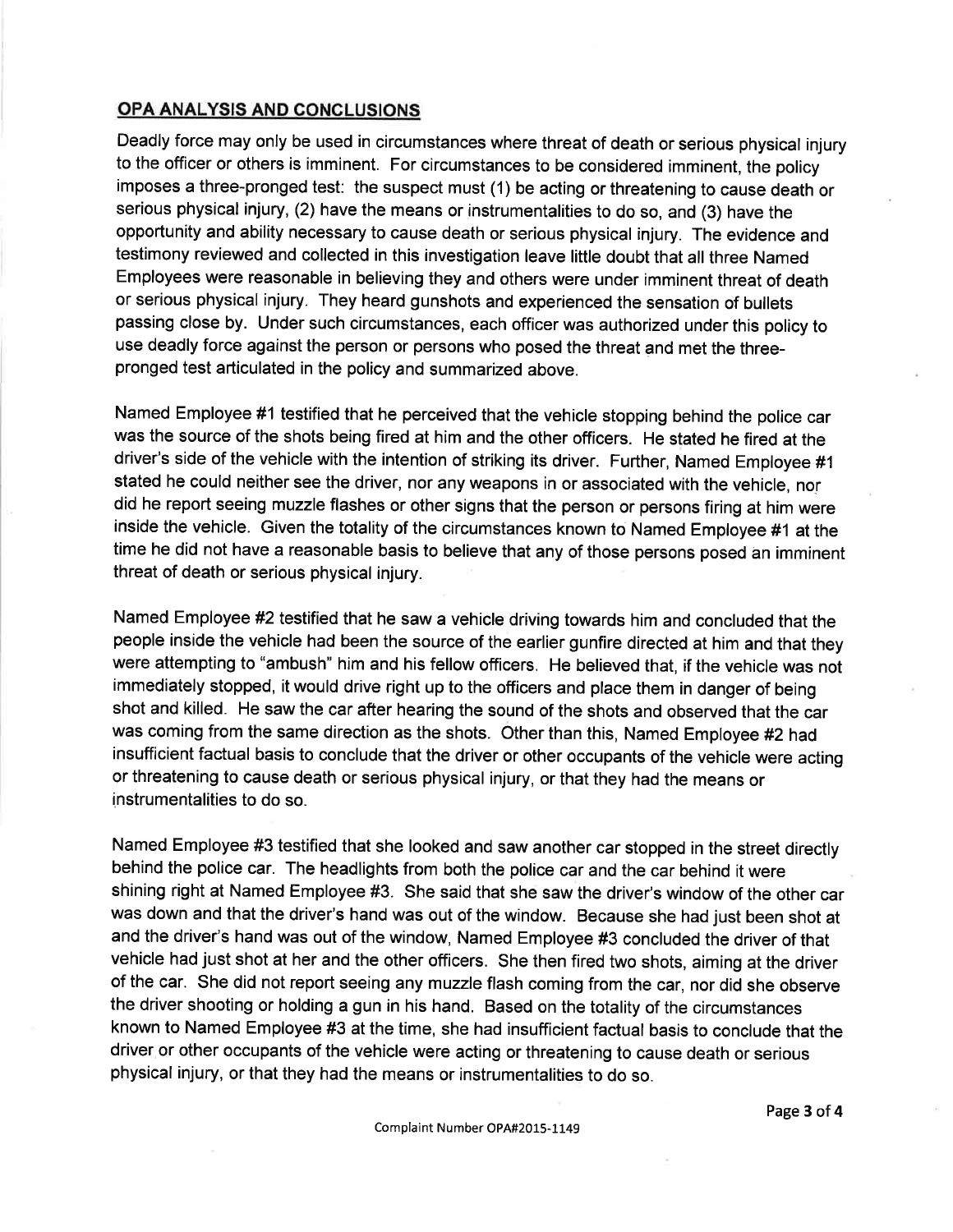## OPA RECOMMENDATONS

#### Named Employee #1, #2 and #3

#### Allegation #1

Given the totality of the circumstances know to the Named Employees at the time, the OpA Director concluded they had insufficient factual basis to conclude that the driver or other occupants of the vehicle were acting or threatening to cause death or serious physical injury, or that they had the means or instrumentalities to do so. Therefore a Sustained finding was recommended by OPA for Using Force: Use of Deadly Force.

#### CHIEF'S FINDINGS

## Named Employee #1,#2 and #3

#### Allegation #1

Chief O'Toole determined that the three officers involved in this shooting acted reasonably based on the information available to them at the time they were called upon to make an instantaneous decision to protect not only their lives but the life of the civilian they were interviewing at the time. Chief O'Toole changed the finding to Not Sustained (Lawful and Proper) for Using Force: Use of Deadly Force.

See attached letter from Chief O'Toole regarding her findings of this case.

NOTE: The Seattle Police Department Manual policies cited for the allegation(s) made for this OPA lnvestigation are policies that were in effect during the time of the incident. The issued date of the policy is listed.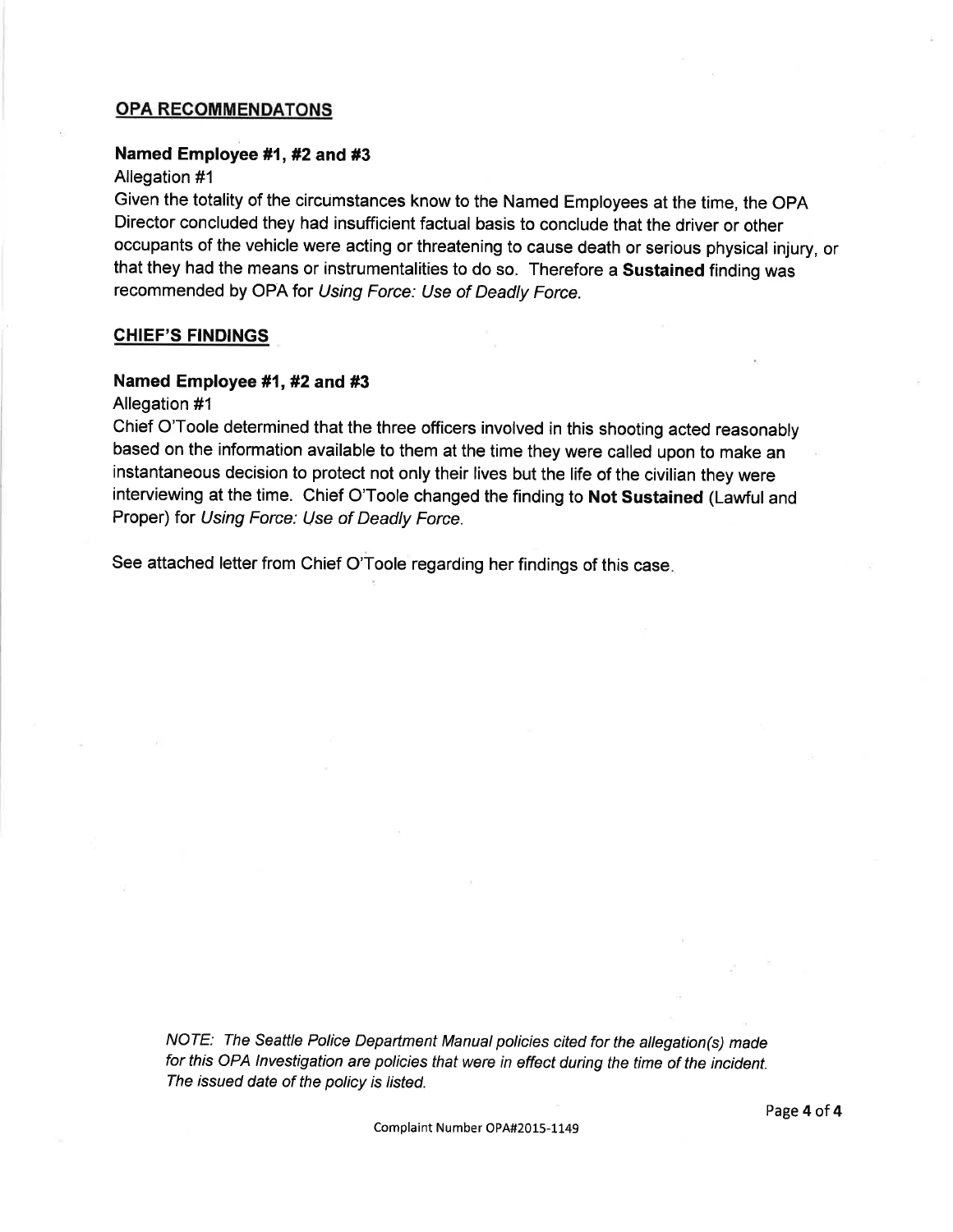

City of Seattle Seattle Police Department

April8,20l6

Mayor Ed Murray Seattle City Hall  $600 \, 4$ <sup>th</sup> Avenue Seattle, WA98124-4769

Council President Bruce A. Harrell Seattle City Hall  $600\,4^{\text{th}}$  Avenue Seattle, WA 98124-4769

RE: OPA 15-l149

Dear Mayor Murray and Council President Harrell:

I am writing to report on the frndings in 2015-OPA-1149. The underlying incident in this case involves an officer-involved shooting  $-$  the most serious action that any law enforcement officer can take. All officer-involved shootings are of significant concern to the community and the Seattle Police Department, and critical and careful review of these incidents is among the highest of the Department's responsibilities to the community, is vital to the Department's mission, and is an obligation I, and the Department, take extremely seriously, OPA plays a crucial role in that review process, and here, fairly and fully gathered information and assessed the facts of this case. After its considerable work, OPA found that the offrcers' actions violated the Department's policy on the use of deadly force. I have reviewed the record in this case thoroughly, including the Force Investigation Team's analysis, the Force Review Board's report, OPA's investigation, officer and witness statements, and available video. I have also taken into consideration the statements made during the *Loudermill* meeting, and my own experience as a law enforcement officer. Based on my analysis, explained below, I do not agree with OPA's application of the facts of this case to Department policy. I find that, under the totality of the circumstances they confronted that night, the offrcers' conduct was lawful, proper, and did not violate Department policy. I am therefore changing the recommended Sustained finding for violation of the Department's Use of Force policy to Unsustained.

#### Factual Summarv

Late on December 31, 2014, four officers were investigating a potential domestic violence disturbance at a private residence in South Seattle. In the course of this investigation, two ofhcers were interviewing one party to the dispute outside by a patrol car, while another offrcer was inside the house. As a fourth officer was moving from the house to the patrol car, multiple gun shots were fired in the direction of the officers from the east (behind the parked

Seattle Police Department, 610 Fifth Avenue, PO Box 34986, Seattle, WA 98124-4986

An equal employment opportunity, affirmative action employer.

Accommodations for people with disabilities provided upon request. Call (206) 233-7203 at least two weeks in advance.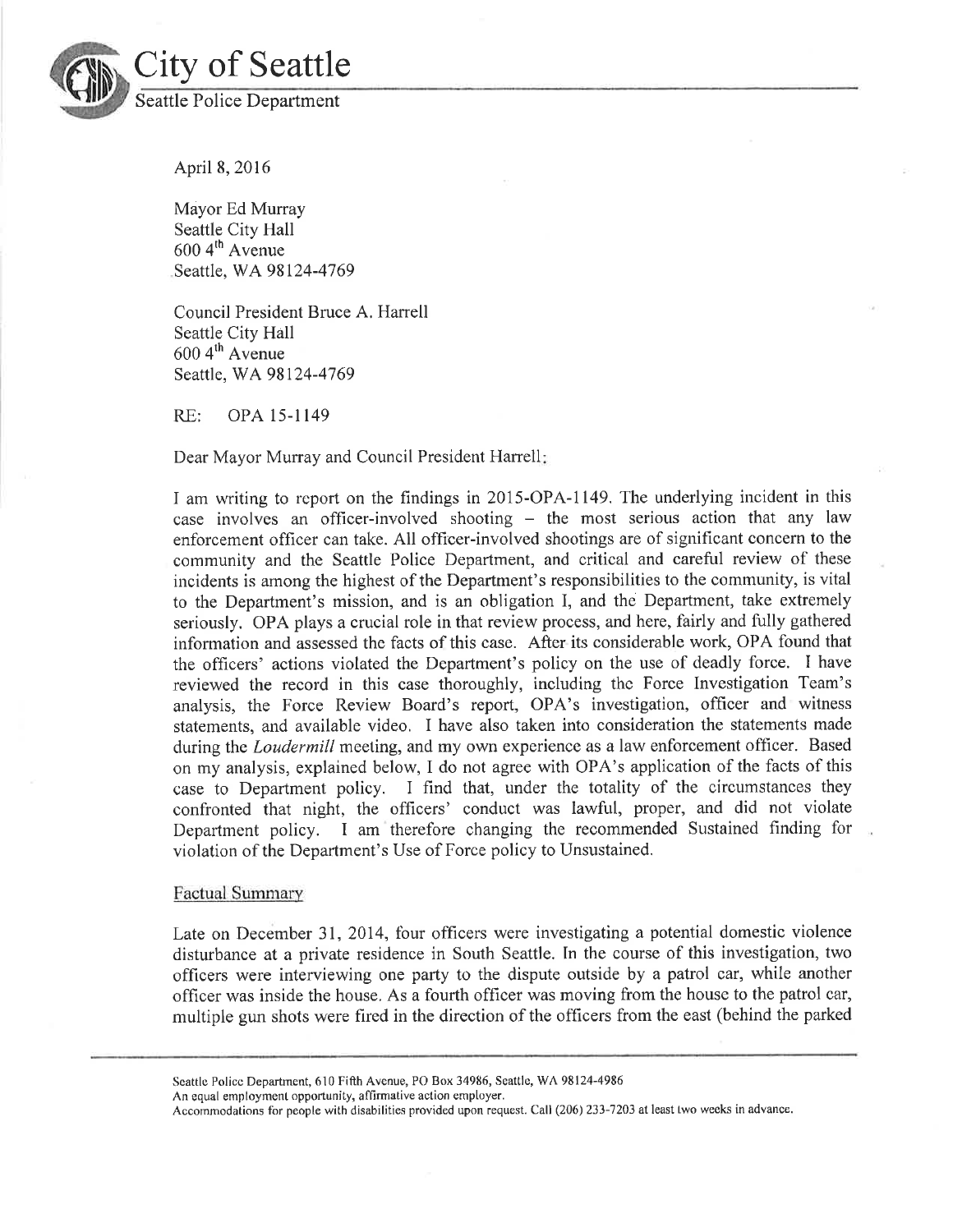

# City of Seattle Seattle Police Department

patrol car). All three of the of'ficers who were outside of the house, with the individual they were interviewing, reported that they heard gunshots and heard bullets "whiz" by their heads.

The officers observed a single vehicle coming towards them. All three officers stated that this car was the only thing they saw moving, and that it was coming from the direction they believed the bullets were coming from. They could identify no other potential source of the shots fired in their direction. All three offìcers were also aware that there were active discussions on social media describing December 31,2014 as "Kill the PIG [a reference to police] Night." They knew that a fatal drive-by shooting had occurred in the area earlier that same night, that the suspect in that shooting was still at-large, and they knew of reports of shots fired from a vehicle in the same neighborhood a few days prior. All three officers believed they were being ambushed by the occupants of the car that was headed towards them, and all three officers returned fire towards the vehicle. Commendably, before firing, one officer at the patrol car took care to ensure that the civilian being interviewed was shielded by the patrol car and as out of harm's way as possible. The officers stopped firing as the vehicle stopped abruptly and the driver opened the door, shouting that he was being shot at by a different vehicle. Although officers' shots struck the driver's side door, thankfully no one was injured.

The time between the shots fired in the officers' direction and their retum of fire was approximately six seçonds. In total, the three officers fired ten times.

#### Department Policy on the Use of Force (at the time of the incident, policy  $8.100(5)$ )

Under the Department's use of deadly force policy, "Deadly force may only be used in circumstances where threat of death or serious physical injury to the officer or others is imminent." A fundamental principle of the Department's policy, as with controlling case law, is that a review of force must be considered from the perspective of a reasonable officer on the scene, not in 20/20 hindsight. (Department Manual policy 8.000(1), previously policy section 8.100); see also Graham v. Connor, 490 U.S. 385 (1989)).

OPA found, and the Department chain of command agreed, that "the evidence and testimony reviewed and collected in this investigation leave little doubt that all three named employees were reasonable in believing they and others were under imminent threat of death or serious physical injury." Each officer was therefore authorized to use deadly force against the person or persons who posed the threat and met the criteria for what is "imminent." Disagreement between OPA and the chain of command lies solely in whether these officers had a sufficient basis to believe that it was the vehicle and its occupants that posed the threat they reasonably discemed.

Seattle Police Department, 610 Fiffi Avenue, PO Box 34986, Seattle, WA 98124-498ó An equal employment opportunity, affirmative action employer.

Accommodations for people with disabilities provided upon request, Call (206) 233-7203 at least two weeks in advance.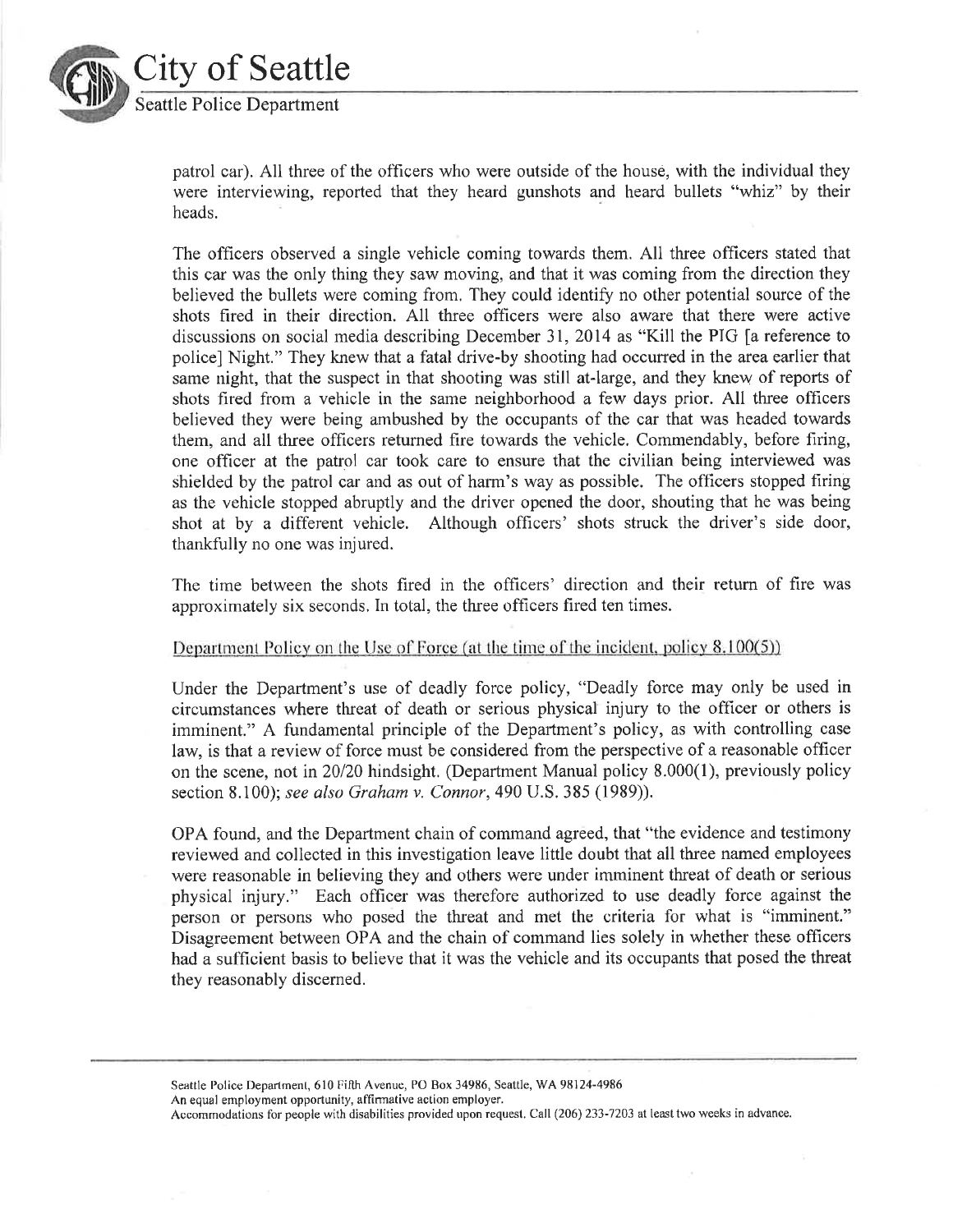

City of Seattle Seattle Police Department

> Policy requires reasonable belief under the circumstances present at the time, including reasonable inferences from those circumstances. At the time the officers heard and felt gun shots pass near their heads, they observed a single vehicle moving towards them from the same direction as the shots. They could ascertain no other viable source of the shots. The second vehicle, which had in fact been shooting at the subject vehicle (a fact not known to the officers at the time), was not in view.

 $\bar{\rm x}$ 

A civilian witness to the incident also reported a belief that the shots were coming from the vehicle headed towards the officers.

#### Findings

Here, viewing the incident as would a reasonable officer at the scene, based on the totality of the record developed in the OPA investigation, but without the beneht of hindsight or the additional information that was learned only after the incident, I conclude that the officers' actions were reasonable and consistent with Department policy, I believe that under the totality of the circumstances  $-$  including the fact that it was dark, that officers knew there was a threat of assault on ofIìcers on this particular night that had been publicized on social media, that there had been other recent violent crimes in the area, that they felt and heard shots go by their heads, and had no other identifiable source from which to conclude the shots were being fired (a point confirmed by the civilian witness)  $-$  a reasonable officer would have responded exactly as these officers did. Indeed, based on my experience as a law enforcement officer, I have no reason to believe that I would have acted any differently had I been in that situation; the Department's Deputy Chief, the Assistant Chief of Patrol Operations, and other Department leaders have likewise stated the same.

A decision to discharge one's duty weapon is the most serious decision an officer tnay be called upon to make. As police offìcers, we have the power, authority, and responsibility to make decisions that can alter the lives and safety of others - and unfortunately, we are often forced to make those decisions in a matter of seconds. We have the highest obligation to ensure that decisions are made in a manner consistent with our policies, training, and skilled observations. Through the lens of hindsight, with the benefit of information that is later learned during the course of an investigation, it is often the case that one can find points to criticize; indeed, it is in part the purpose of the Department's Force Review Board to parse these incidents in just that manner to find opportunities for improvements to policy or training (as the Force Review Board did here in recommending additional training). But it is not  $-$  and cannot be  $-$  the case that an analysis as to whether the officers' actions were within policy can turn on the same post hoc analysis.

For these reasons, there is no question in my mind, after full and careful analysis, that the three officers involved in this shooting acted reasonably based on the information available to them at the time they were called upon to make an instantaneous decision to protect not

Seattle Police Department, 610 Fifth Avenue, PO Box 34986, Seattle, WA 98124-4986

An equal cmployment opportunity, alfirmative action employer.

Accommodations for people with disabilities provided upon request. Call (206) 233-7203 at least two weeks in advance.